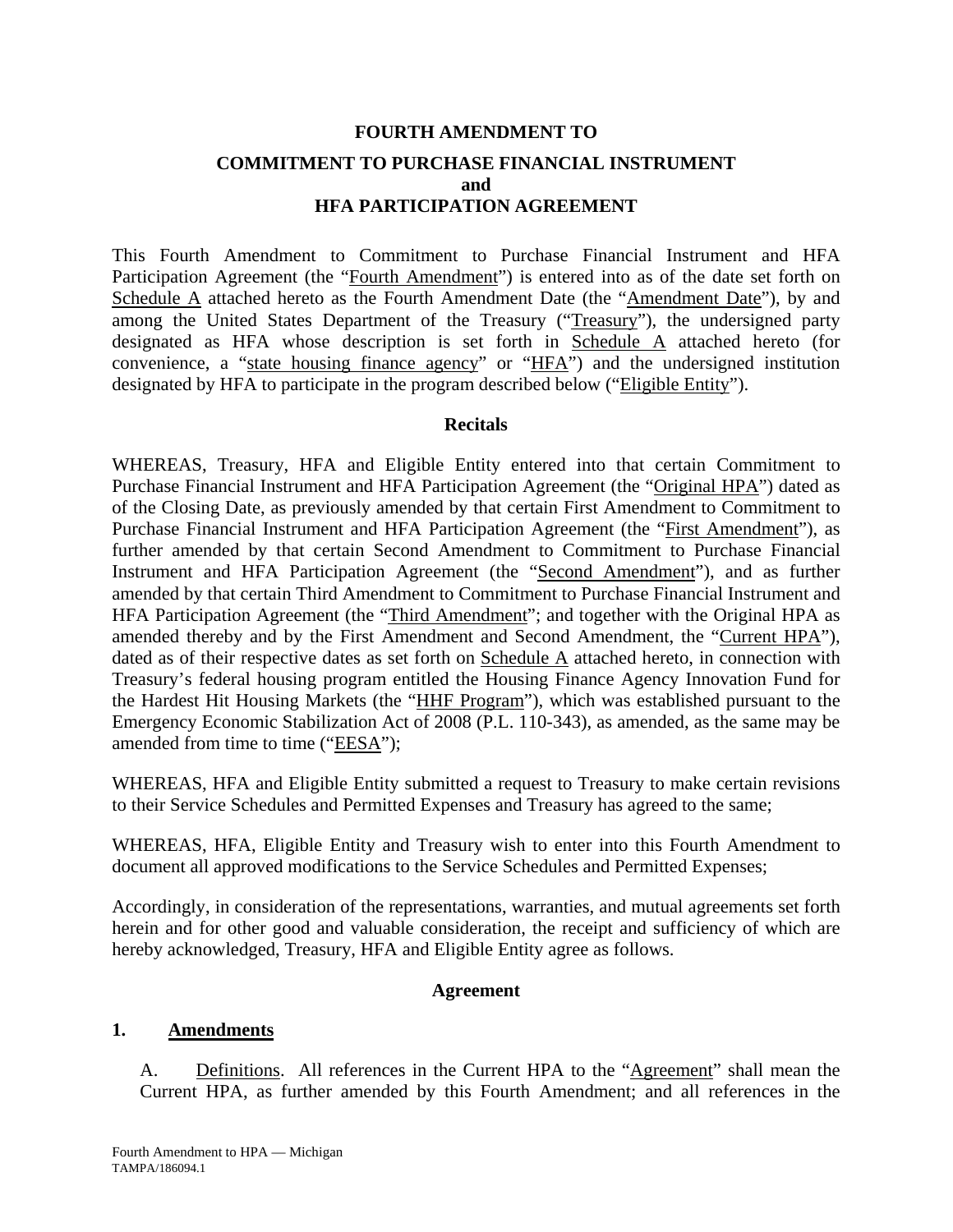Current HPA to Schedules A, B or C shall mean the Schedules A, B or C attached to this Fourth Amendment. All references herein to the "HPA" shall mean the Current HPA, as further amended by this Fourth Amendment.

B. Schedule A. Schedule A attached to the Current HPA is hereby deleted in its entirety and replaced with Schedule A attached to this Fourth Amendment.

C. Schedule B. Schedule B attached to the Current HPA is hereby deleted in its entirety and replaced with Schedule B attached to this Fourth Amendment.

D. Schedule C. Schedule C attached to the Current HPA is hereby deleted in its entirety and replaced with Schedule C attached to this Fourth Amendment.

### **2. Representations, Warranties and Covenants**

A. HFA and Eligible Entity. HFA and Eligible Entity, each for itself, make the following representations, warranties and covenants to Treasury and the truth and accuracy of such representations and warranties and compliance with and performance of such covenants are continuing obligations of HFA and Eligible Entity, each as to itself. In the event that any of the representations or warranties made herein cease to be true and correct or HFA or Eligible Entity breaches any of its covenants made herein, HFA or Eligible Entity, as the case may be, agrees to notify Treasury immediately and the same shall constitute an Event of Default under the HPA.

(1) HFA and Eligible Entity each hereby certifies, represents and warrants as of the date hereof that each of the representations and warranties of HFA or Eligible Entity, as applicable, contained in the HPA are true, correct, accurate and complete in all material respects as of the date hereof. All covenants of HFA or Eligible Entity, as applicable, contained in the HPA shall remain in full force and effect and neither HFA, nor Eligible Entity is in breach of any such covenant.

(2) Eligible Entity has the full corporate power and authority to enter into, execute, and deliver this Fourth Amendment and any other closing documentation delivered to Treasury in connection with this Fourth Amendment, and to perform its obligations hereunder and thereunder.

(3) HFA has the full legal power and authority to enter into, execute, and deliver this Fourth Amendment and any other closing documentation delivered to Treasury in connection with this Fourth Amendment, and to perform its obligations hereunder and thereunder.

### **3. Miscellaneous**

A. The recitals set forth at the beginning of this Fourth Amendment are true and accurate and are incorporated herein by this reference.

B. Capitalized terms used but not defined herein shall have the meanings ascribed to them in the HPA.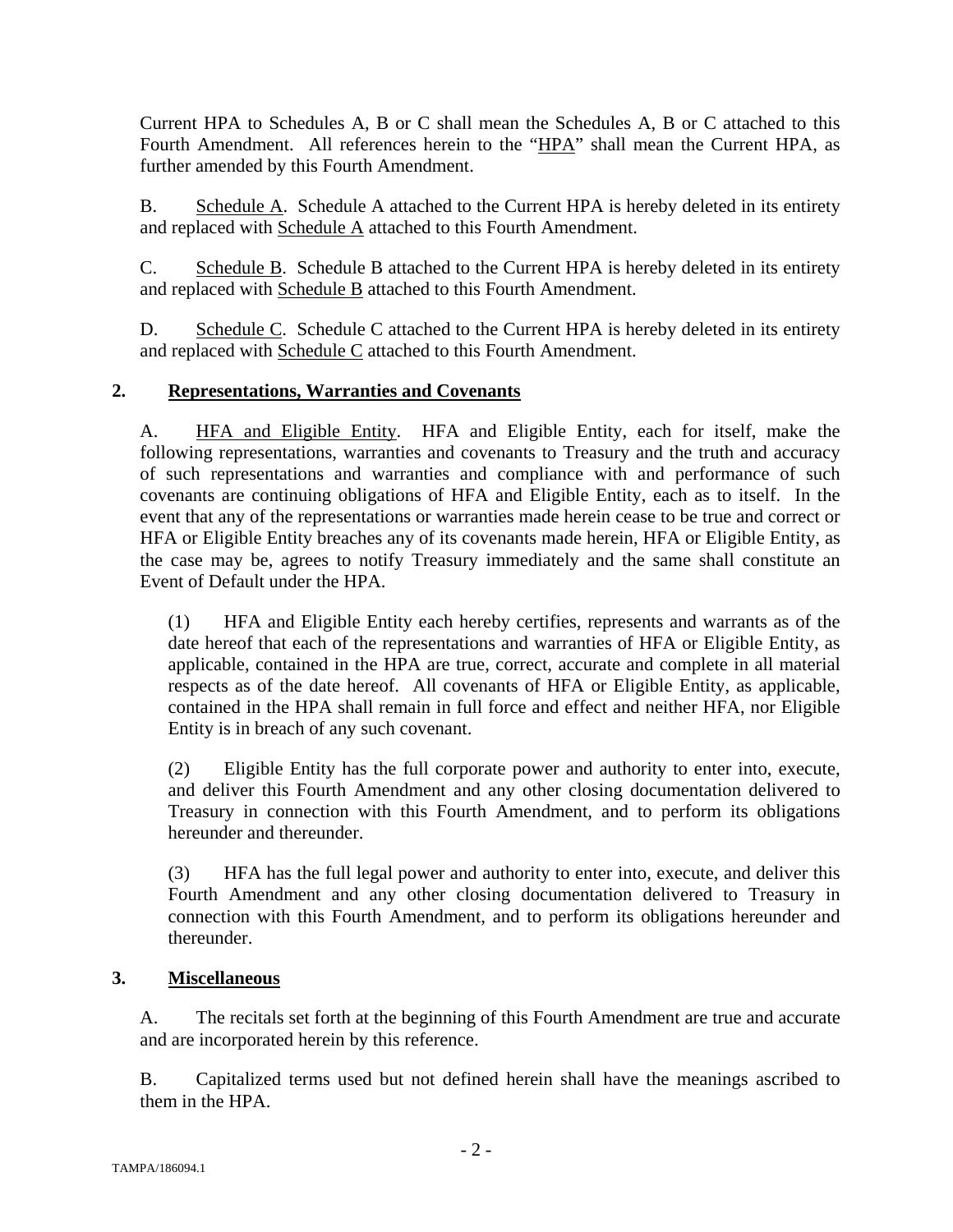C. Any provision of the HPA that is determined to be prohibited or unenforceable in any jurisdiction shall, as to such jurisdiction, be ineffective to the extent of such prohibition or unenforceability without invalidating the remaining provisions of the HPA, and no such prohibition or unenforceability in any jurisdiction shall invalidate such provision in any other jurisdiction.

D. This Fourth Amendment may be executed in two or more counterparts (and by different parties on separate counterparts), each of which shall be deemed an original, but all of which together shall constitute one and the same instrument. Facsimile or electronic copies of this Fourth Amendment shall be treated as originals for all purposes.

### [SIGNATURE PAGE FOLLOWS; REMAINDER OF PAGE INTENTIONALLY LEFT BLANK]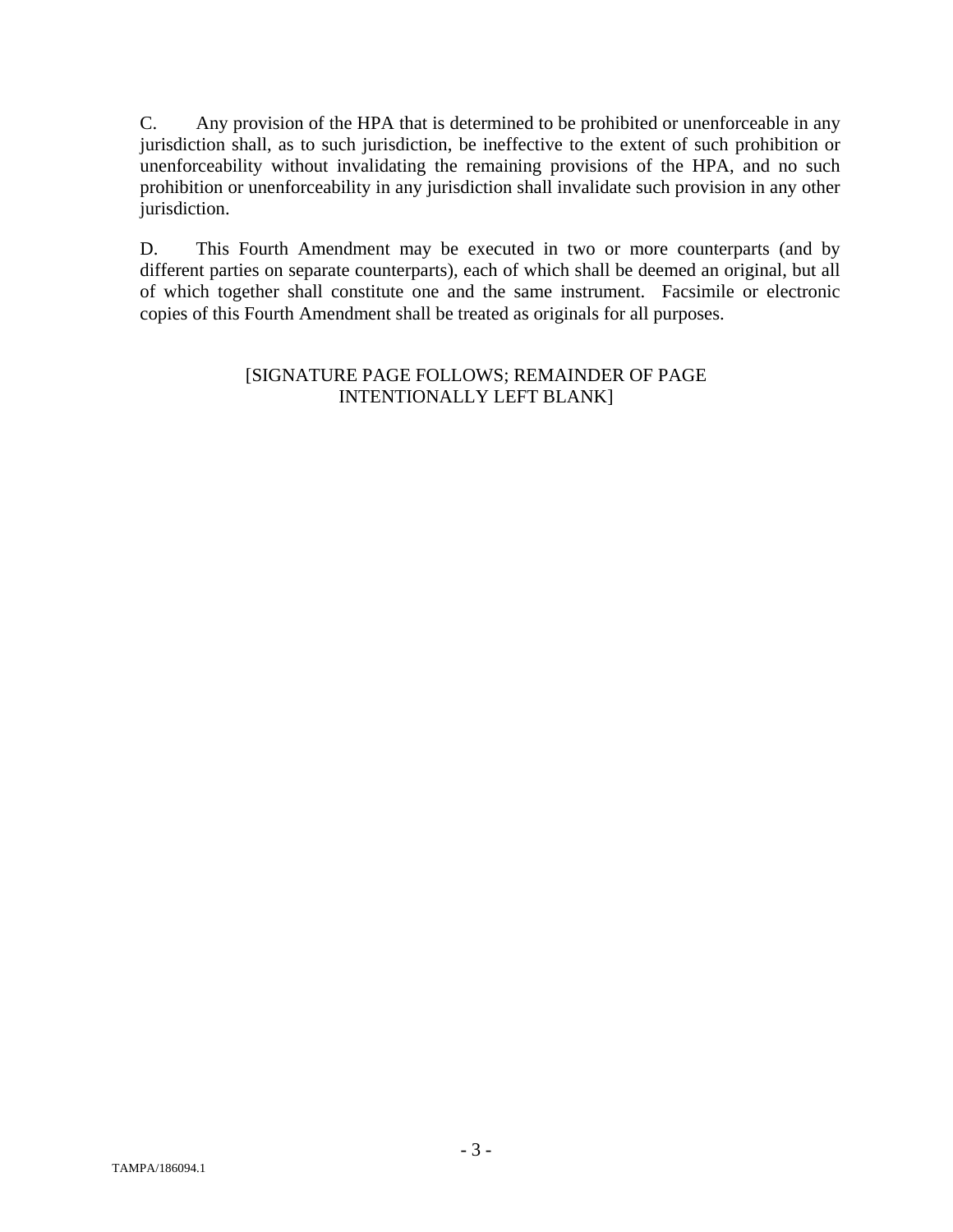**In Witness Whereof**, HFA, Eligible Entity and Treasury by their duly authorized officials hereby execute and deliver this Fourth Amendment to Commitment to Purchase Financial Instrument and HFA Participation Agreement as of the Amendment Date.

### **HFA**: **TREASURY**:

MICHIGAN STATE HOUSING DEVELOPMENT AUTHORITY UNITED STATES DEPARTMENT OF THE **TREASURY** 

By: <u>/s/ Gary Heidel</u> By: Name: Gary Heidel Name: Timothy G. Massad

Title: Executive Director Title: Acting Assistant Secretary for Financial Stability

#### **ELIGIBLE ENTITY**:

MICHIGAN HOMEOWNER ASSISTANCE NONPROFIT HOUSING CORPORATION

By: /s/ Edwin Harlin Name: Edwin Harlin Title: President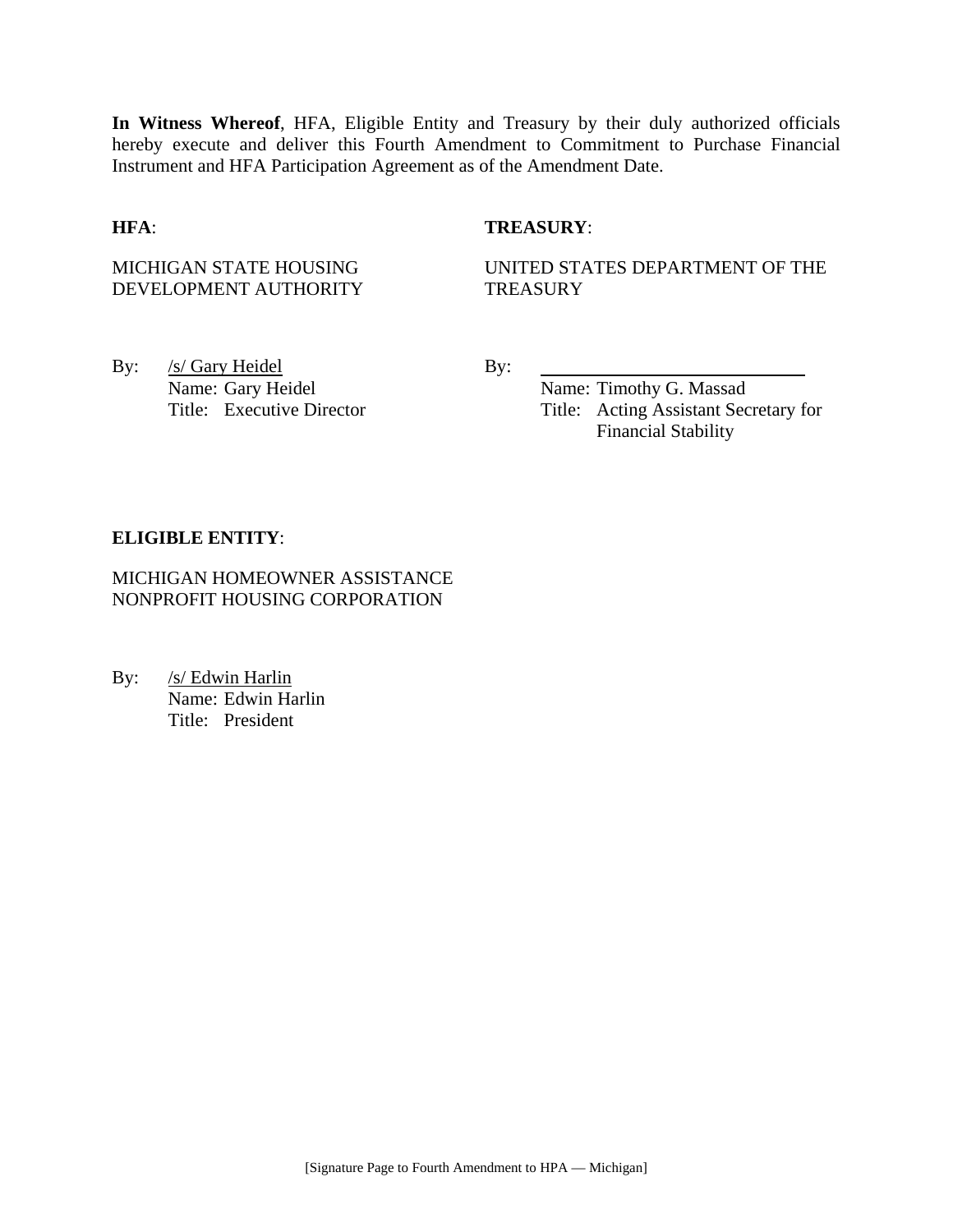In Witness Whereof, HFA, Eligible Entity and Treasury by their duly authorized officials hereby execute and deliver this Fourth Amendment to Commitment to Purchase Financial Instrument and HFA Participation Agreement as of the Amendment Date.

#### HFA:

By:

#### **TREASURY:**

ILLINOIS HOUSING DEVELOPMENT **AUTHORITY** 

UNITED STATES DEPARTMENT OF THE **TREASURY** 

By:

Name: Timothy G. Massad Title: Acting Assistant Secretary for **Financial Stability** 

#### **ELIGIBLE ENTITY:**

Name: Title:

ILLINOIS HOUSING DEVELOPMENT **AUTHORITY** 

By:

Name: Title: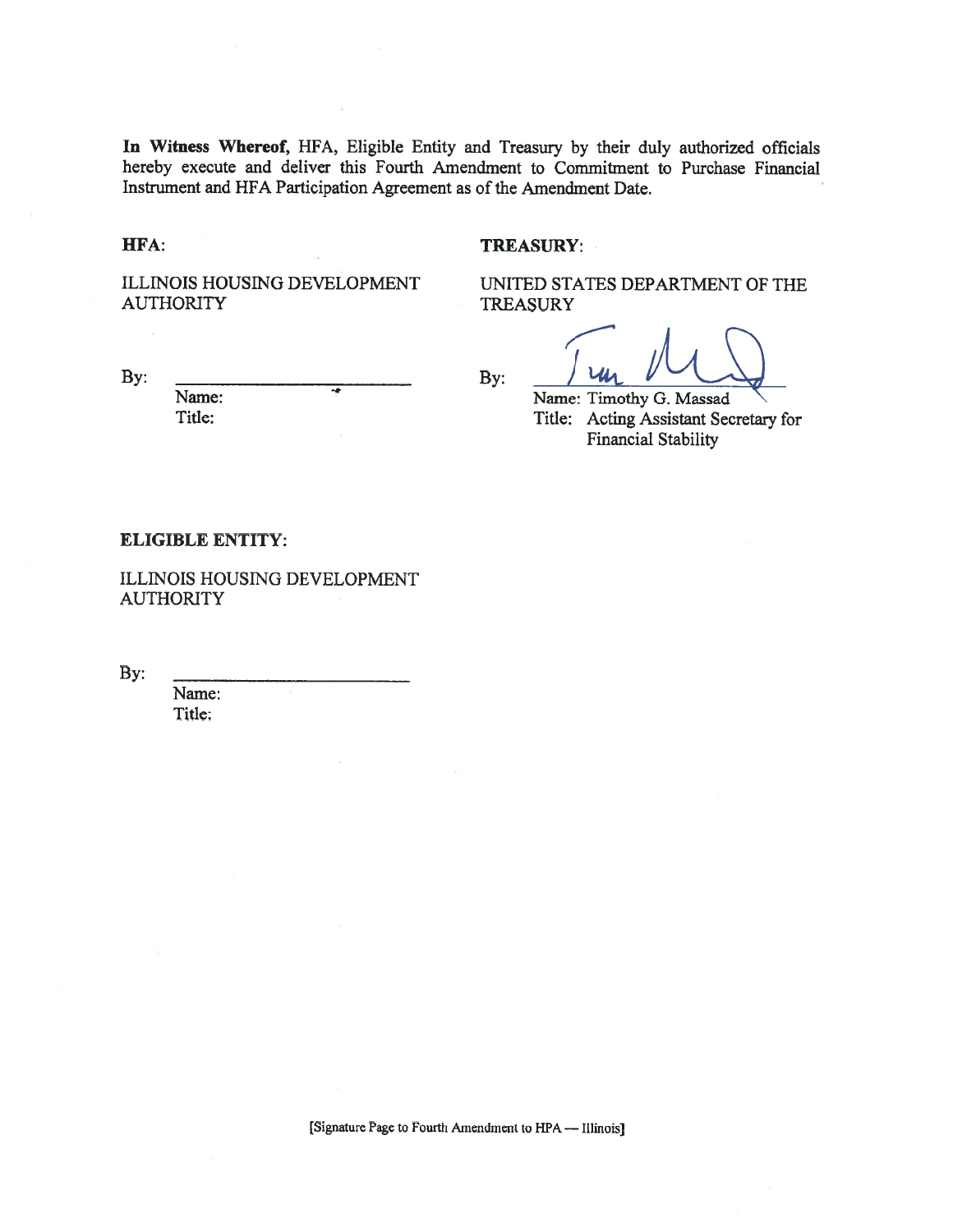# **EXHIBITS AND SCHEDULES**

Schedule A Basic Information<br>Schedule B Service Schedules

Schedule B Service Schedules<br>Schedule C Permitted Expenses

Permitted Expenses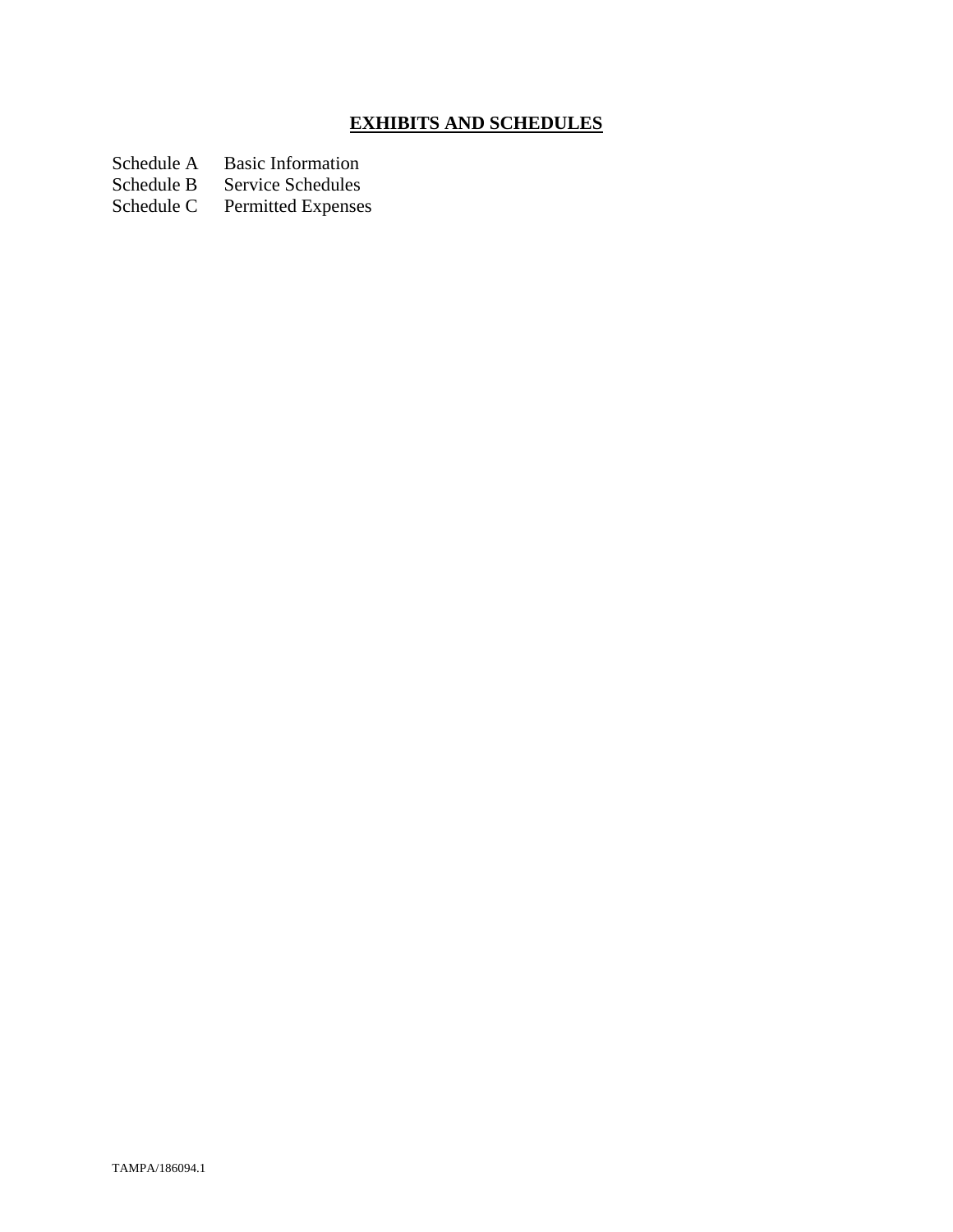### **SCHEDULE A**

# **BASIC INFORMATION**

| <b>Eligible Entity Information:</b><br>Name of the Eligible Entity: | Michigan Homeowner Assistance Nonprofit<br><b>Housing Corporation</b> |
|---------------------------------------------------------------------|-----------------------------------------------------------------------|
| Corporate or other organizational form:                             | <b>Domestic Nonprofit Corporation</b>                                 |
| Jurisdiction of organization:                                       | State of Michigan                                                     |
| Notice Information:                                                 |                                                                       |

| <b>HFA</b> Information: |                                                               |
|-------------------------|---------------------------------------------------------------|
| Name of HFA:            | State Housing Development<br>Michigan<br>Authority            |
| Organizational form:    | Public body corporate and politic of the<br>State of Michigan |
| Date of Application:    | April 14, 2010                                                |
| Date of Action Plan:    | September 1, 2010                                             |
| Notice Information:     |                                                               |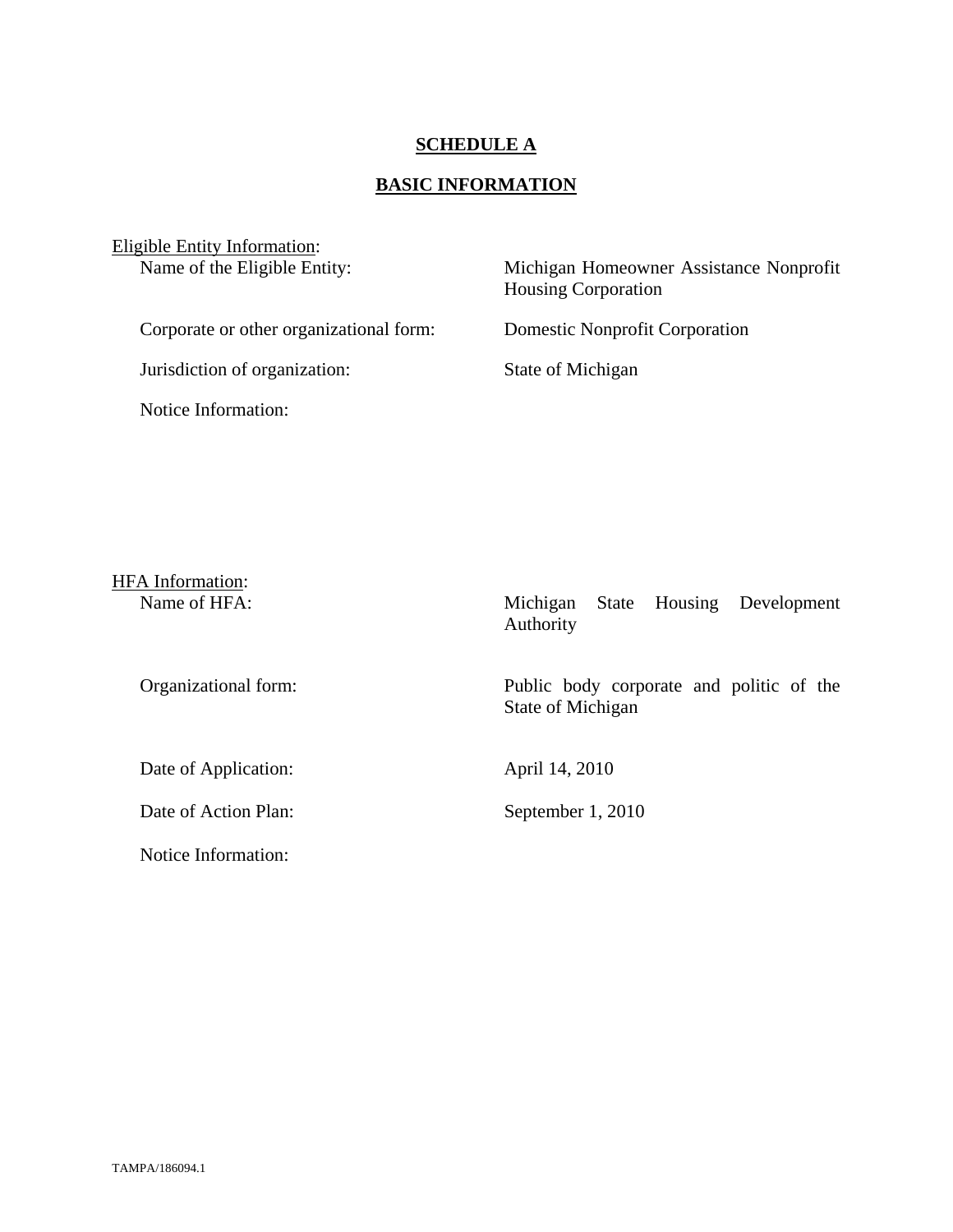| Program Participation Cap:                                                      | \$498,605,738.00                                                                                                                                          |
|---------------------------------------------------------------------------------|-----------------------------------------------------------------------------------------------------------------------------------------------------------|
| Portion of Program Participation Cap<br><b>Representing Original HHF Funds:</b> | \$154,500,000.00                                                                                                                                          |
| Portion of Program Participation Cap<br>Representing Unemployment HHF Funds:    | \$128,461,559.00                                                                                                                                          |
| Permitted Expenses:                                                             | \$44,126,274.00                                                                                                                                           |
| Closing Date:                                                                   | June 23, 2010                                                                                                                                             |
| <b>First Amendment Date:</b>                                                    | September 23, 2010                                                                                                                                        |
| <b>Second Amendment Date:</b>                                                   | September 29, 2010                                                                                                                                        |
| Third Amendment Date:                                                           | December 16, 2010                                                                                                                                         |
| <b>Fourth Amendment Date:</b>                                                   | August 3, 2011                                                                                                                                            |
| <b>Eligible Entity Depository Account Information:</b>                          | See account information set forth in the<br>Depository Account Control Agreement<br>between Treasury and Eligible<br>Entity<br>regarding the HHF Program. |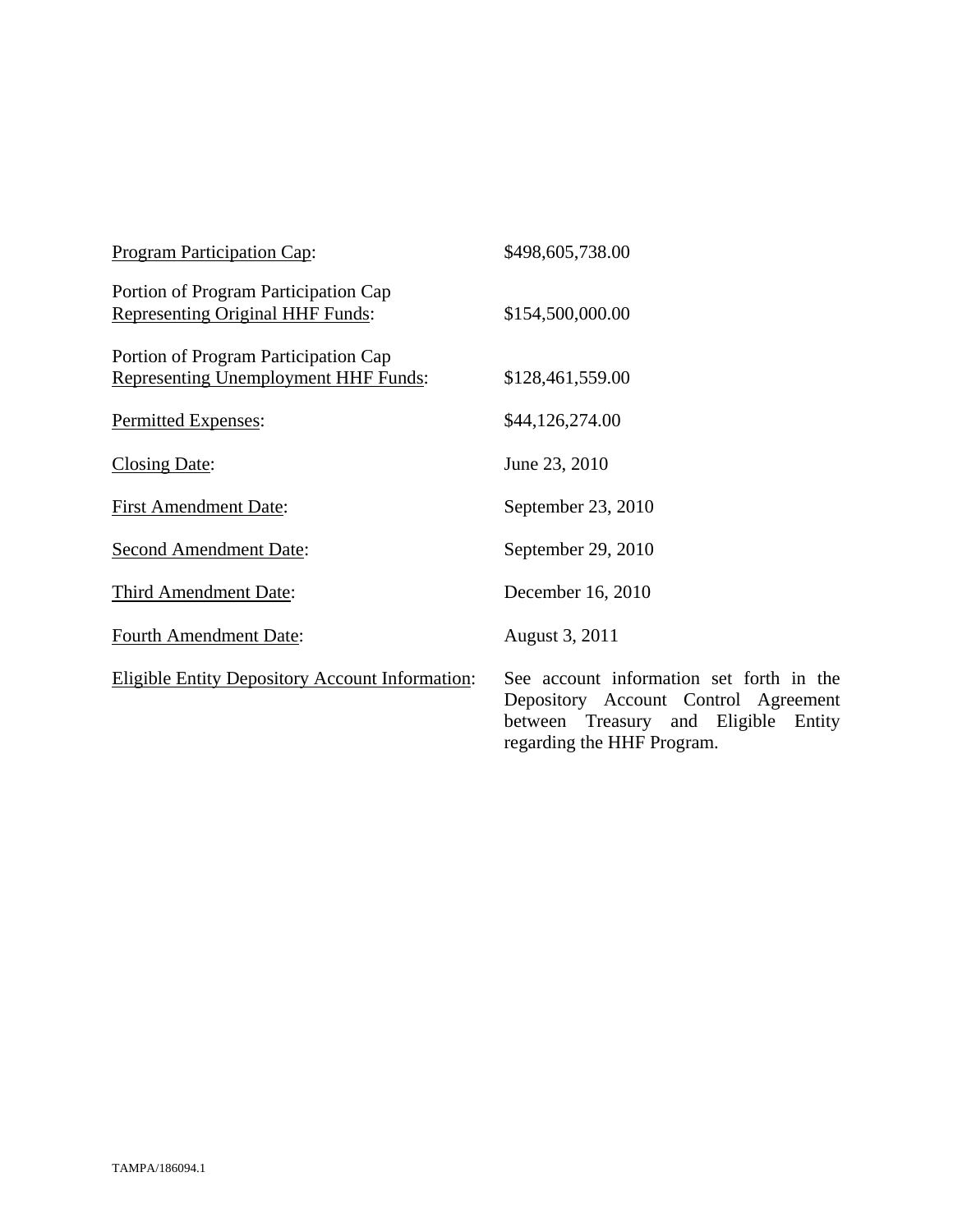### **SCHEDULE B**

### **SERVICE SCHEDULES**

The Service Schedules attached as Schedule B to the Current HPA are hereby deleted in their entirety and replaced with the attached Service Schedules (numbered sequentially as Service Schedule B-1, Service Schedule B-2, et. seq.), which collectively comprise Schedule B to the HPA.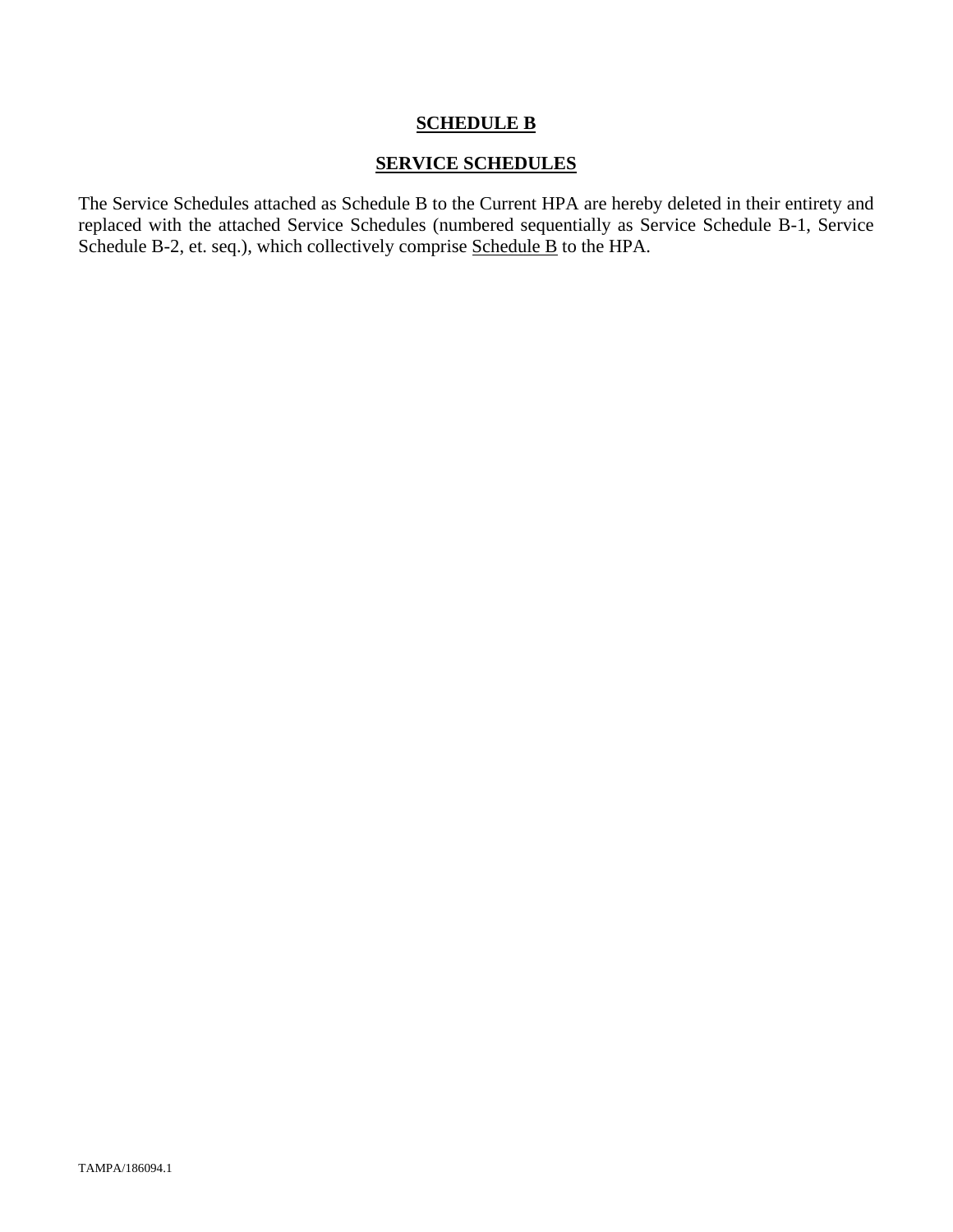# **SERVICE SCHEDULE B-1**

# **Michigan State Housing Development Authority**

### **PRINCIPAL CURTAILMENT PROGRAM Summary Guidelines**

| 1. Program Overview                                                               | The Principal Curtailment Program will provide a one-time<br>matching fund of up to \$10,000 to homeowners seeking to<br>modify their loans. The Lender/Servicer must agree to provide<br>matching forgiveness of principal overhang and to modify the<br>reduced loan balance.                                                                                                                                                                                                                                                                                                                                                                                                                                                                                                                                                                                                                                                                                                                                                       |
|-----------------------------------------------------------------------------------|---------------------------------------------------------------------------------------------------------------------------------------------------------------------------------------------------------------------------------------------------------------------------------------------------------------------------------------------------------------------------------------------------------------------------------------------------------------------------------------------------------------------------------------------------------------------------------------------------------------------------------------------------------------------------------------------------------------------------------------------------------------------------------------------------------------------------------------------------------------------------------------------------------------------------------------------------------------------------------------------------------------------------------------|
| 2. Program Goals                                                                  | The Principal Curtailment will prevent avoidable foreclosures by<br>helping homeowners who currently cannot refinance or modify<br>their mortgages due to negative equity positions. Homeowners<br>will benefit from both a restructured loan payment and the<br>reduction in principal balance, reducing monthly payments and<br>increasing sustainability.                                                                                                                                                                                                                                                                                                                                                                                                                                                                                                                                                                                                                                                                          |
| 3. Target<br><b>Population/Areas</b>                                              | The Authority does not anticipate targeting this assistance on a<br>geographic basis, nor have we anticipated targeting specific<br>income limits. However, in practical terms this program will<br>most likely assist working and middle-income families although<br>there are no hard income limits.                                                                                                                                                                                                                                                                                                                                                                                                                                                                                                                                                                                                                                                                                                                                |
| 4. Program Allocation<br>(Excluding<br><b>Administrative</b><br><b>Expenses</b> ) | \$30,400,000.00                                                                                                                                                                                                                                                                                                                                                                                                                                                                                                                                                                                                                                                                                                                                                                                                                                                                                                                                                                                                                       |
| 5. Borrower Eligibility<br><b>Criteria</b>                                        | Homeowners presently having severe negative equity, greater or<br>equal to 115% of Combined Loan to Value (CLTV), and need<br>principal curtailment in order to reach a sustainable mortgage<br>payment. Homeowners will be required to provide a financial<br>hardship affidavit. First mortgage LTV may not be reduced<br>The Lender will determine homeowners'<br>below 100%.<br>qualifying ratios for eligibility according to their own<br>standardized modification guidelines; MSHDA allows housing<br>ratios (gross household income to PITI payments) of 45%, or<br>higher on a case by case basis. The Lender will transmit<br>modification terms and/or eligible homeowner data to the<br>Authority for review, and agree to match MSHDA's assistance<br>dollar for dollar towards principal curtailment. Awarded funds<br>will be remitted to Lender to be applied towards only the<br>outstanding principal, on either $1st$ or $2nd$ mortgage. Lender to<br>supply evidence to the Authority that funds were applied as |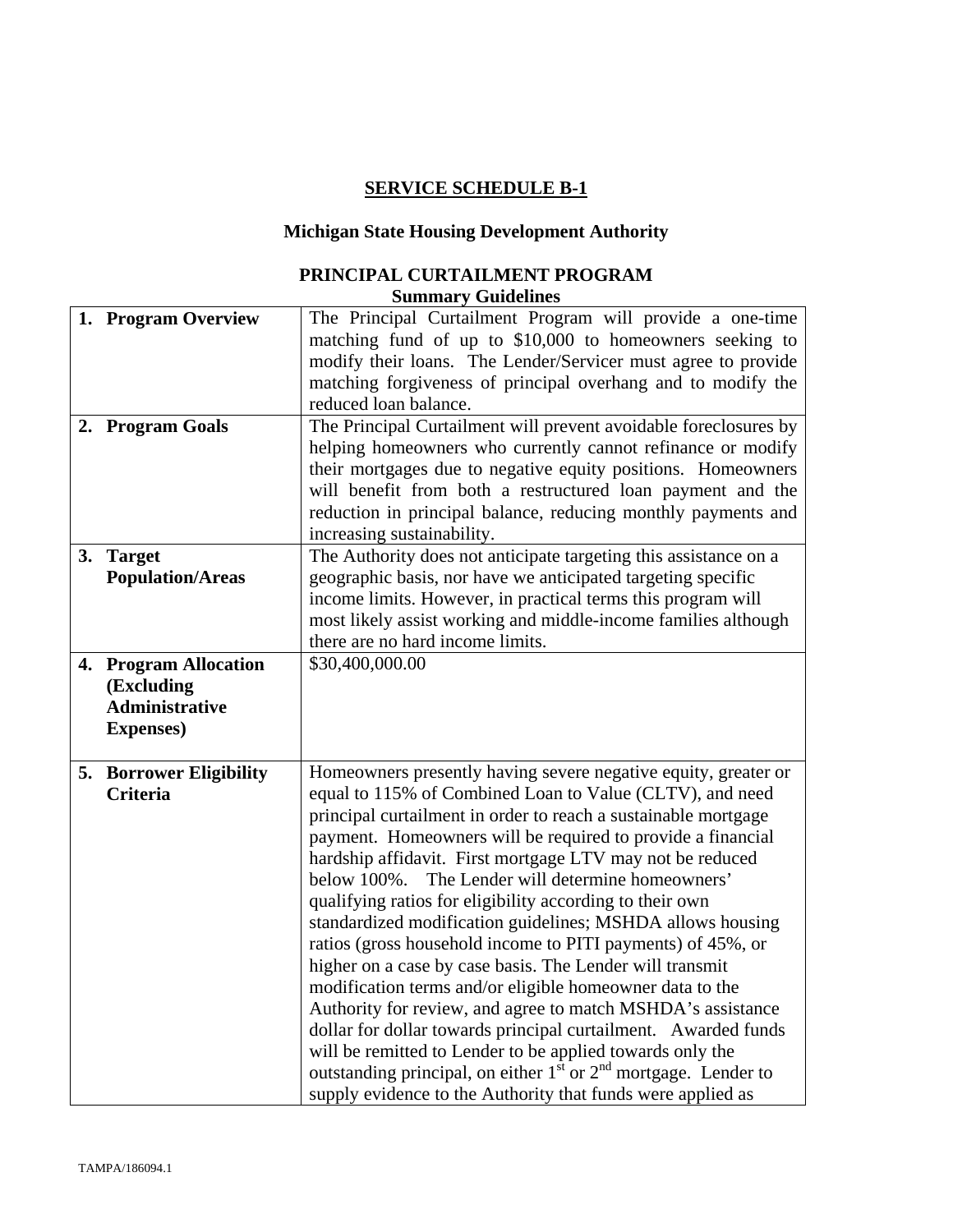|                                           | approved. Hardest-Hit funds will be available on a first come,<br>first serve basis. |
|-------------------------------------------|--------------------------------------------------------------------------------------|
| 6. Property/Loan                          | The homeowner must currently occupy the property as his/her                          |
| <b>Eligibility Criteria</b>               | primary residence, and must be located within the state of                           |
|                                           | Michigan. Eligible structures to include single-family, attached                     |
|                                           | or detached, or manufactured homes on a permanent foundation                         |
|                                           |                                                                                      |
|                                           | attached to real property. Existing mortgage loan balance must                       |
|                                           | be equal to or less than \$729,250.                                                  |
| 7. Program Exclusions                     | Second homes or investment properties. Homeowners with                               |
|                                           | liquid cash reserves exceeding 6 months PITI; case by case                           |
|                                           | exceptions granted pursuant to program guidelines.                                   |
| <b>Structure of Assistance</b><br>8.      | Homeowners receiving MSHDA award will execute a secured                              |
|                                           | subordinate lien mortgage and note in favor of the Eligible                          |
|                                           | Entity. Loan will be 0%, non-amortizing loan, forgivable over a                      |
|                                           | 5 year term at 20% per year, which will be due on sale or                            |
|                                           | transfer of the property, or when the property ceases to be the                      |
|                                           | principal residence of the homeowner, or if the mortgagor repays                     |
|                                           | in full any mortgage loan encumbering the property, no other                         |
|                                           | principal payments on the loans are due. Repayment of funds                          |
|                                           | will be re-invested back into new homeowner awards. Mortgage                         |
|                                           | will be recorded through public records and ongoing monitoring,                      |
|                                           | repayments and discharges will be conducted by the Authority.                        |
| 9. Per Household                          | Maximum of \$10,000 per household with a minimum 1:1 match                           |
| <b>Assistance</b>                         | from the Lender.                                                                     |
|                                           |                                                                                      |
| <b>10. Duration of Assistance</b>         | One time assistance to homeowner paid directly to                                    |
|                                           | Lender/Servicer for application towards principal curtailment.                       |
| 11. Estimated Number of                   | 3,040 households could be served under this program if they all                      |
| <b>Participating</b><br><b>Households</b> | receive the maximum funding amount of \$10,000.                                      |
|                                           |                                                                                      |
|                                           |                                                                                      |
| 12. Program Inception/                    | This Program began July 2010 and will last up to three years.                        |
| <b>Duration</b>                           | However, based on the overwhelming need, funds allocated to                          |
|                                           | this Program will likely be exhausted second quarter 2013.                           |
| 13. Program Interactions                  | Homeowners will only be eligible for one MSHDA HHF                                   |
| with Other HFA                            | Program. MSHDA owned and serviced loans are eligible for                             |
| <b>Programs</b>                           | this program.                                                                        |
|                                           |                                                                                      |
| <b>14. Program Interactions</b>           | Borrowers can receive HAMP assistance (including UP program                          |
| with HAMP                                 | assistance) prior to or after receiving Hardest Hit Fund                             |
|                                           | assistance.                                                                          |
| 15. Program Leverage                      | Existing Lender/Servicer will be required to match HHF                               |
| with Other Financial                      | Program funds 1:1. The matching funds will be paid at closing.                       |
| <b>Resources</b>                          | Lender/Servicer agrees to waive late fees and NSF fees.                              |
|                                           |                                                                                      |
|                                           |                                                                                      |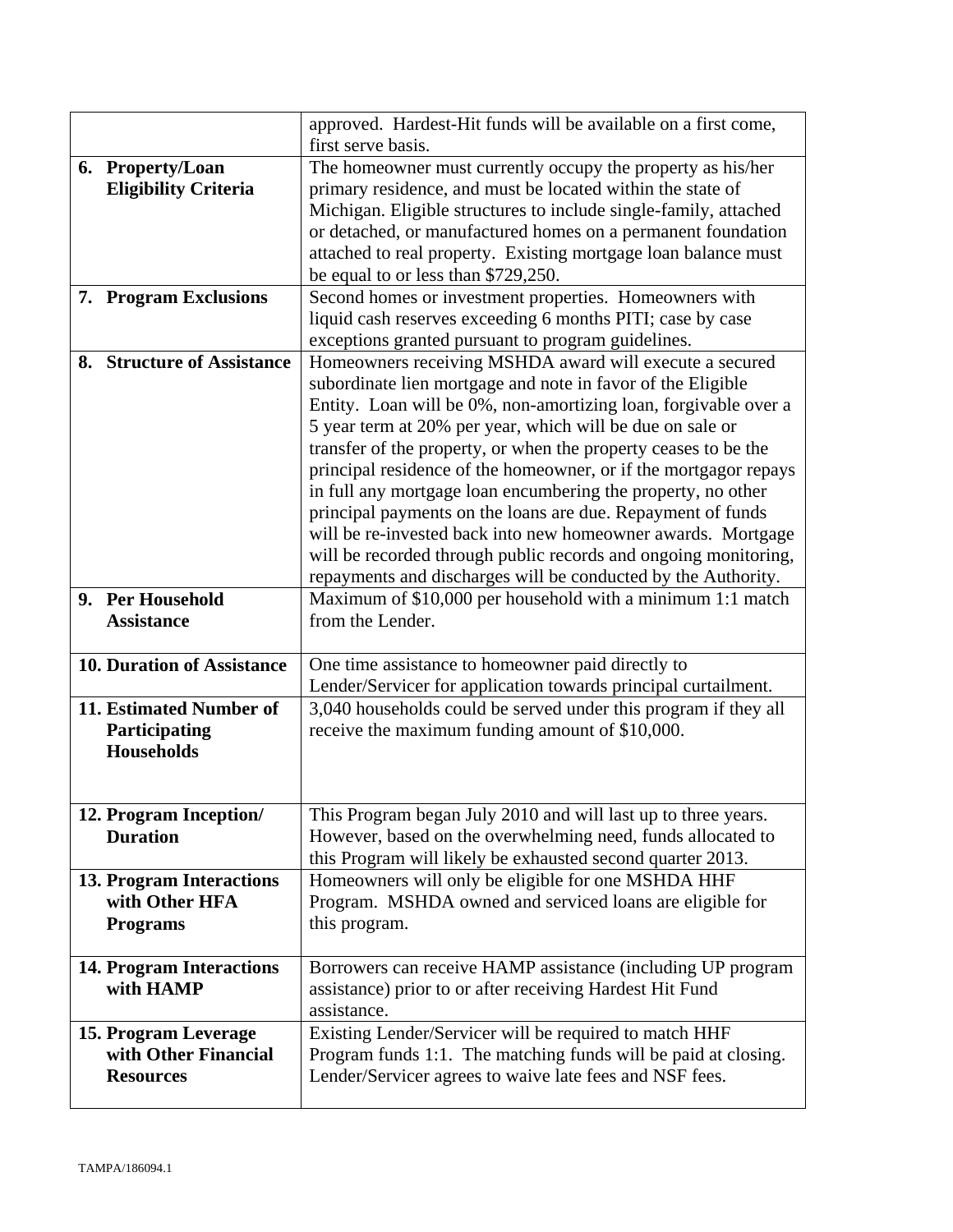| 16. Qualify as an | Yes | $\boxtimes$ No |
|-------------------|-----|----------------|
| Unemployment      |     |                |
| Program           |     |                |
|                   |     |                |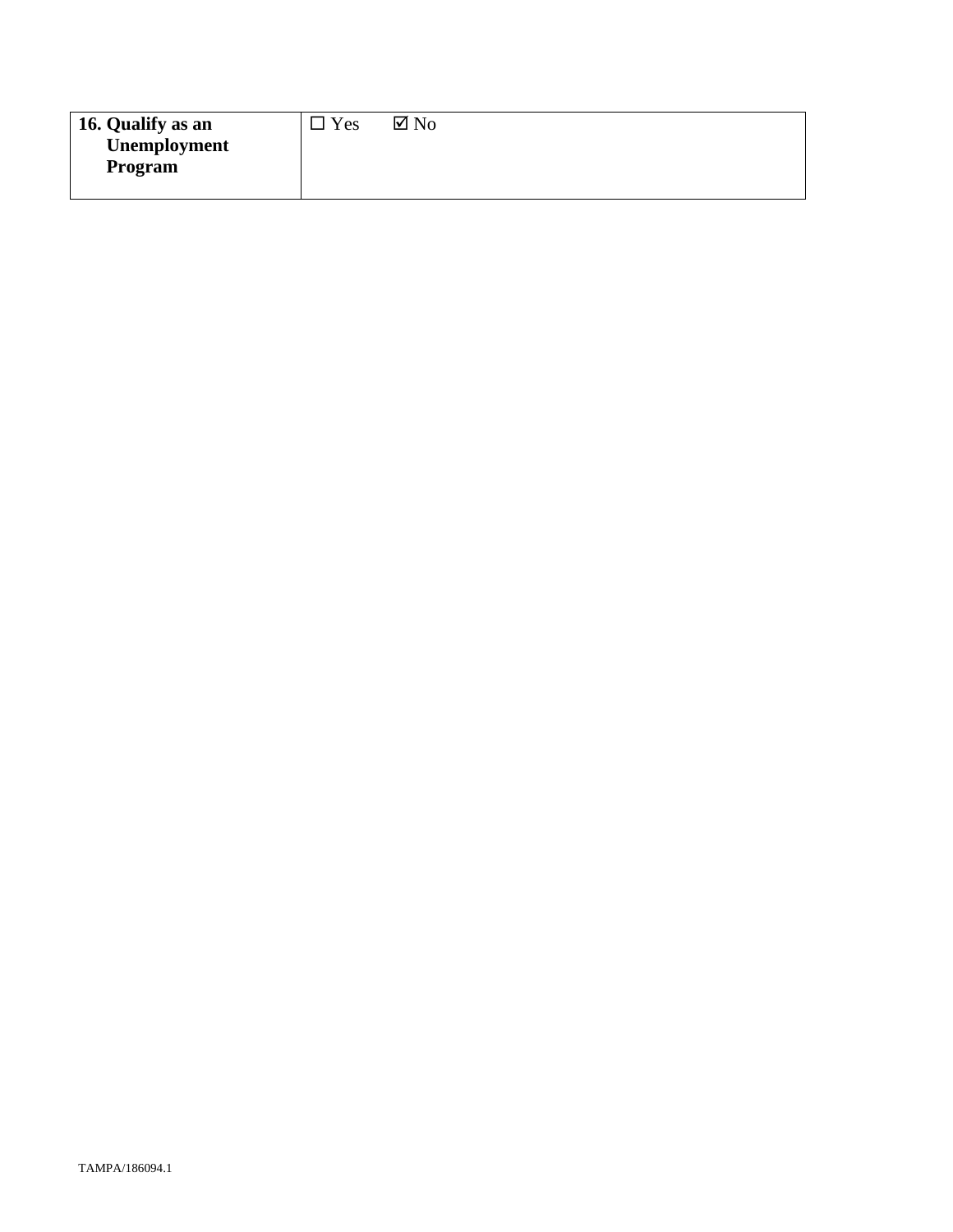# **SERVICE SCHEDULE B-2**

# **Michigan State Housing Development Authority**

# **LOAN RESCUE PROGRAM Summary Guidelines**

|    | 1. Program Overview                 | Whether it was a divorce, a serious illness, or a recent period of<br>unemployment, many Michigan families have encountered some  |
|----|-------------------------------------|-----------------------------------------------------------------------------------------------------------------------------------|
|    |                                     | significant obstacle in their lives that resulted in mortgage<br>delinquency. This program will provide up to \$10,000 in         |
|    |                                     | assistance to households who had an involuntary hardship and                                                                      |
|    |                                     | can now sustain homeownership, but need assistance to catch up                                                                    |
|    |                                     | on delinquent payments, negative escrow, and/or delinquent                                                                        |
|    |                                     | property taxes to avoid foreclosure.                                                                                              |
| 2. | <b>Program Goals</b>                | This program will prevent avoidable foreclosures by putting                                                                       |
|    |                                     | homeowners, who otherwise are on the brink of foreclosure, but                                                                    |
|    |                                     | can now afford to sustain homeownership, back on solid footing                                                                    |
|    |                                     | without increasing their indebtedness. In so doing, the program                                                                   |
|    |                                     | will stem the oversupply of foreclosed homes and short sales that<br>dominate many markets and help stabilize the broader housing |
|    |                                     | market in Michigan.                                                                                                               |
| 3. | <b>Target</b>                       | The Authority does not anticipate targeting this assistance on a                                                                  |
|    | <b>Population/Areas</b>             | geographic basis, nor have we anticipated targeting specific                                                                      |
|    |                                     | income limits. However, in practical terms this program will                                                                      |
|    |                                     | most likely assist working and middle-income families although                                                                    |
|    |                                     | there are no hard income limits.                                                                                                  |
|    | 4. Program Allocation               | \$110,205,000.00                                                                                                                  |
|    | (Excluding<br><b>Administrative</b> |                                                                                                                                   |
|    | <b>Expenses</b> )                   |                                                                                                                                   |
|    |                                     |                                                                                                                                   |
|    | <b>5. Borrower Eligibility</b>      | Homeowners must be able to document a "recovery" from an                                                                          |
|    | <b>Criteria</b>                     | involuntary hardship and have the future ability to sustain their                                                                 |
|    |                                     | current mortgage. Homeowners will be required to provide a                                                                        |
|    |                                     | financial hardship affidavit. The Portal operation staff will                                                                     |
|    |                                     | determine borrower's eligibility for HHF assistance according to                                                                  |
|    |                                     | program guidelines;                                                                                                               |
|    |                                     | Property must be owner occupied and located in the<br>state of Michigan.                                                          |
|    |                                     | Qualifying ratio (gross household income to PITI                                                                                  |
|    |                                     | payments) of 45% or higher on a case by case basis.                                                                               |
|    |                                     | Liquid cash reserves cannot exceed 6 months PITI;                                                                                 |
|    |                                     | case by case exceptions granted pursuant to program                                                                               |
|    |                                     | guidelines.                                                                                                                       |
|    |                                     | Reasonable recovery documented.                                                                                                   |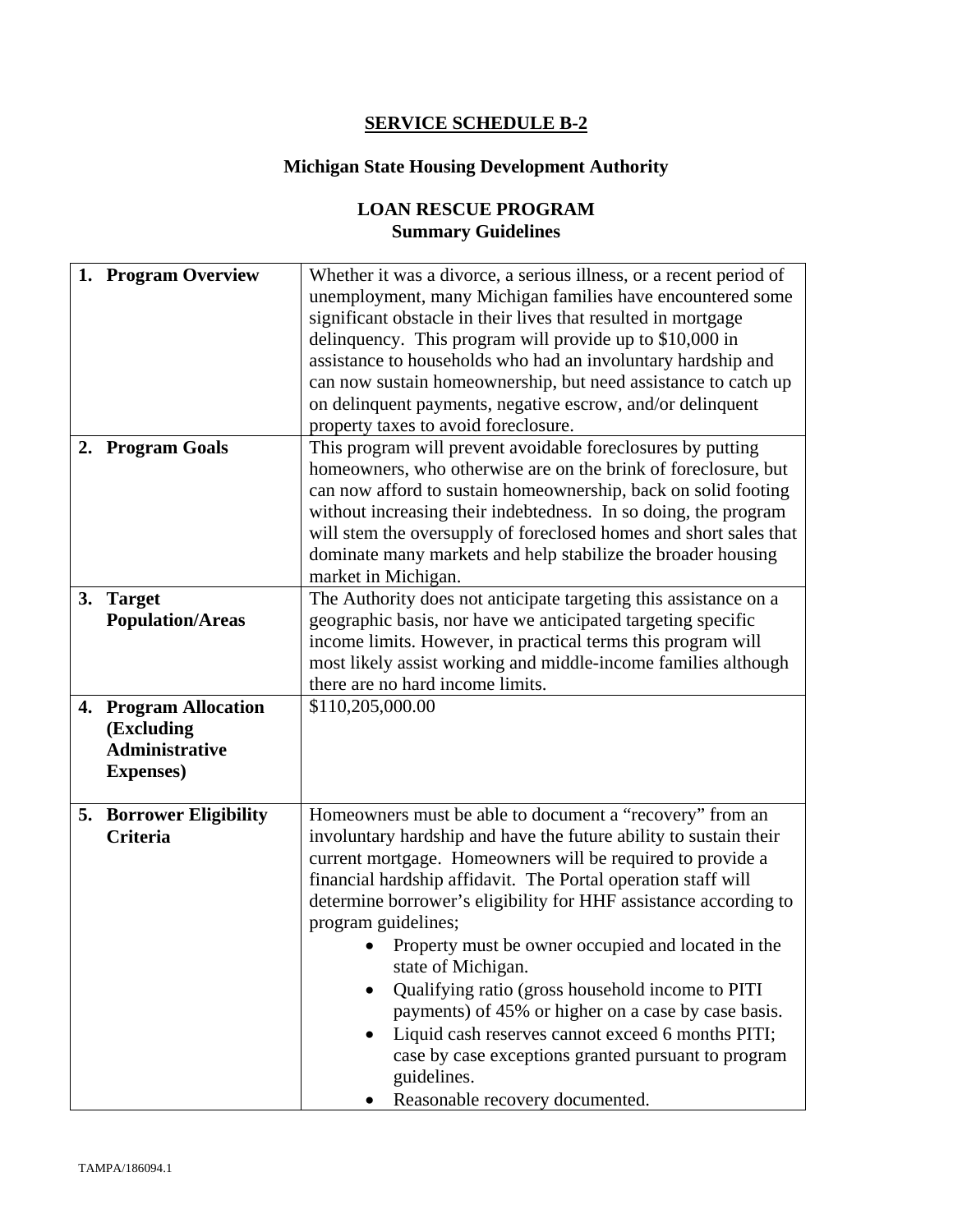|                                   | MSHDA will communicate approval to Servicer via Portal                                                                      |
|-----------------------------------|-----------------------------------------------------------------------------------------------------------------------------|
|                                   | process. Hardest Hit Funds will be available on a first come,                                                               |
|                                   | first serve basis.                                                                                                          |
| 6. Property/Loan                  | Owner-occupied, primary residence, located in the state of                                                                  |
| <b>Eligibility Criteria</b>       | Michigan. Include single family, one-unit properties, attached or                                                           |
|                                   | detached condominiums, single or double-wide manufactured                                                                   |
|                                   | homes on a permanent foundation that are taxed as real property.                                                            |
|                                   | Existing mortgage loan balance must be equal to or less than                                                                |
|                                   | \$729,250.                                                                                                                  |
| 7. Program Exclusions             | Second homes, investment property, multi-unit properties.                                                                   |
|                                   | Homeowners with liquid assets exceeding 6 months PITI. The                                                                  |
|                                   | Servicer is not required to accept mortgage assistance payments                                                             |
|                                   | if a notice of trustee/sheriff sale has been recorded and the                                                               |
|                                   | trustee/sheriff sale is scheduled less than seven days from date                                                            |
|                                   | the Servicer is notified of borrower approval.                                                                              |
| 8. Structure of Assistance        | Homeowners receiving award will execute a secured subordinate                                                               |
|                                   | lien mortgage and note in favor of the Eligible Entity. Loan will                                                           |
|                                   | be 0%, non-amortizing loan, forgivable over a 5 year term at                                                                |
|                                   | 20% per year, which will be due on sale or transfer of the                                                                  |
|                                   | property, or when the property ceases to be the principal<br>residence of the homeowner, or if the mortgagor repays in full |
|                                   |                                                                                                                             |
|                                   | any mortgage loan encumbering the property, no other principal                                                              |
|                                   | payments on the loan are due. Repayment of funds will be re-<br>invested back into new homeowner awards. All funds recycled |
|                                   | into the program will be returned to Treasury after December 31,                                                            |
|                                   | 2017. Mortgage will be recorded through public records and                                                                  |
|                                   | ongoing monitoring, repayments and discharges will be                                                                       |
|                                   | conducted by MSHDA and Servicer.                                                                                            |
| 9. Per Household                  | One time award up to \$10,000 per household.                                                                                |
| <b>Assistance</b>                 |                                                                                                                             |
|                                   |                                                                                                                             |
| <b>10. Duration of Assistance</b> | One time assistance to homeowner, paid directly to                                                                          |
|                                   | Lender/Servicer for application towards arrearage on                                                                        |
|                                   | homeowners' account.                                                                                                        |
| 11. Estimated Number of           | Based upon maximum program funding of \$10,000 per                                                                          |
| Participating                     | household, 11,030 households may be assisted.                                                                               |
| <b>Households</b>                 |                                                                                                                             |
|                                   |                                                                                                                             |
| 12. Program                       | Program rolled out July 12, 2010. The program is projected to                                                               |
| <b>Inception/Duration</b>         | last up to three years. Based on the overwhelming need, funds                                                               |
|                                   | allocated to this Program will likely be exhausted 2nd quarter,                                                             |
|                                   | 2013.                                                                                                                       |
| <b>13. Program Interactions</b>   | MSHDA owned and serviced loans are eligible for this program.                                                               |
| with Other HFA                    | Homeowner will be eligible for only one MSHDA HHF                                                                           |
| <b>Programs</b>                   | program.                                                                                                                    |
|                                   |                                                                                                                             |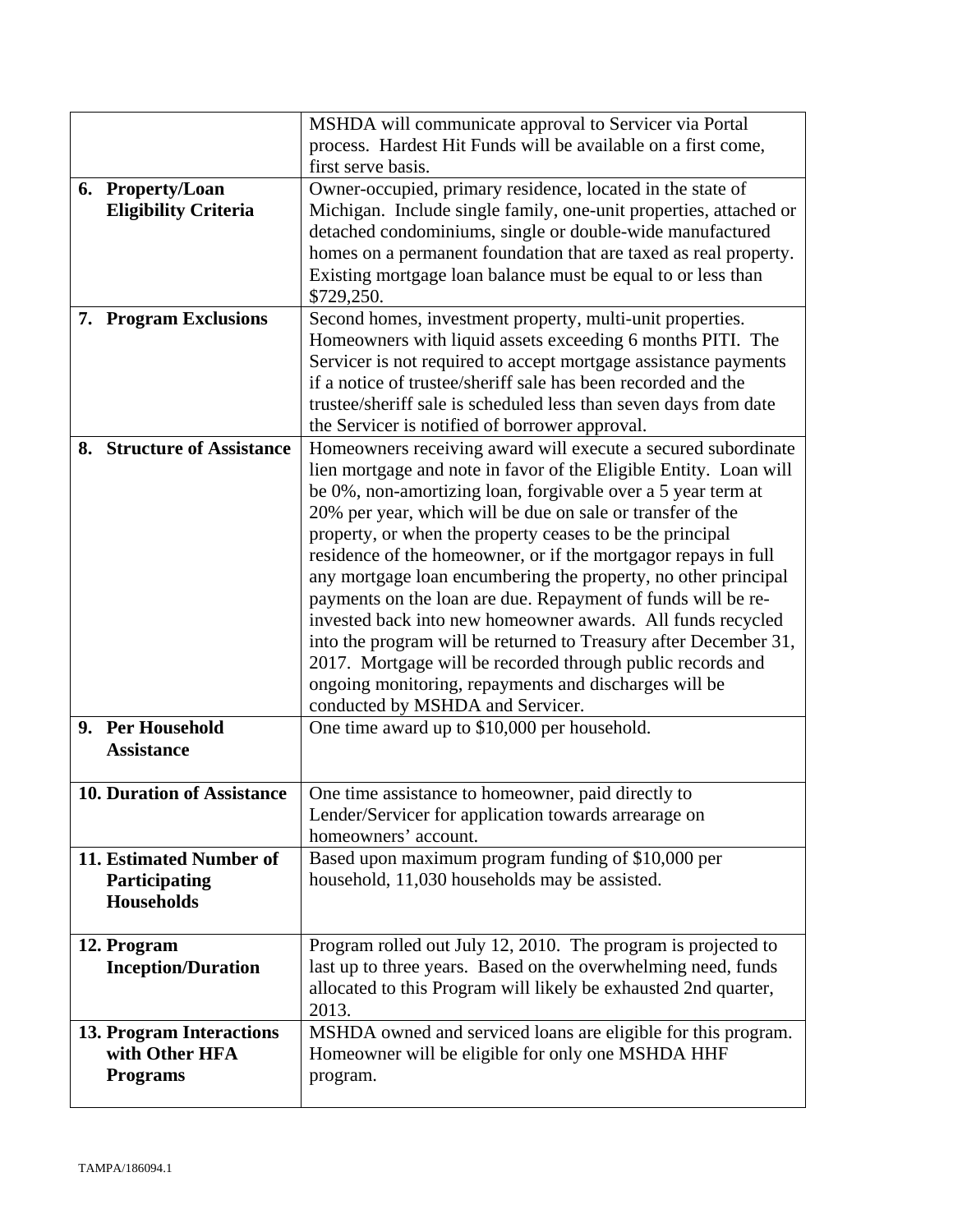| <b>14. Program Interactions</b><br>with HAMP                     | Borrowers can receive HAMP assistance (including UP program<br>assistance) prior to or after receiving Hardest Hit Fund<br>assistance. Loan Rescue funds cannot be used to make HAMP<br>trial payments. |
|------------------------------------------------------------------|---------------------------------------------------------------------------------------------------------------------------------------------------------------------------------------------------------|
| 15. Program Leverage<br>with Other Financial<br><b>Resources</b> | Lender/Servicer agrees to waive late fees and NSF fees. No<br>further matching is required.                                                                                                             |
| 16. Qualify as an<br>Unemployment<br>Program                     | $\boxtimes$ No<br>$\square$ Yes                                                                                                                                                                         |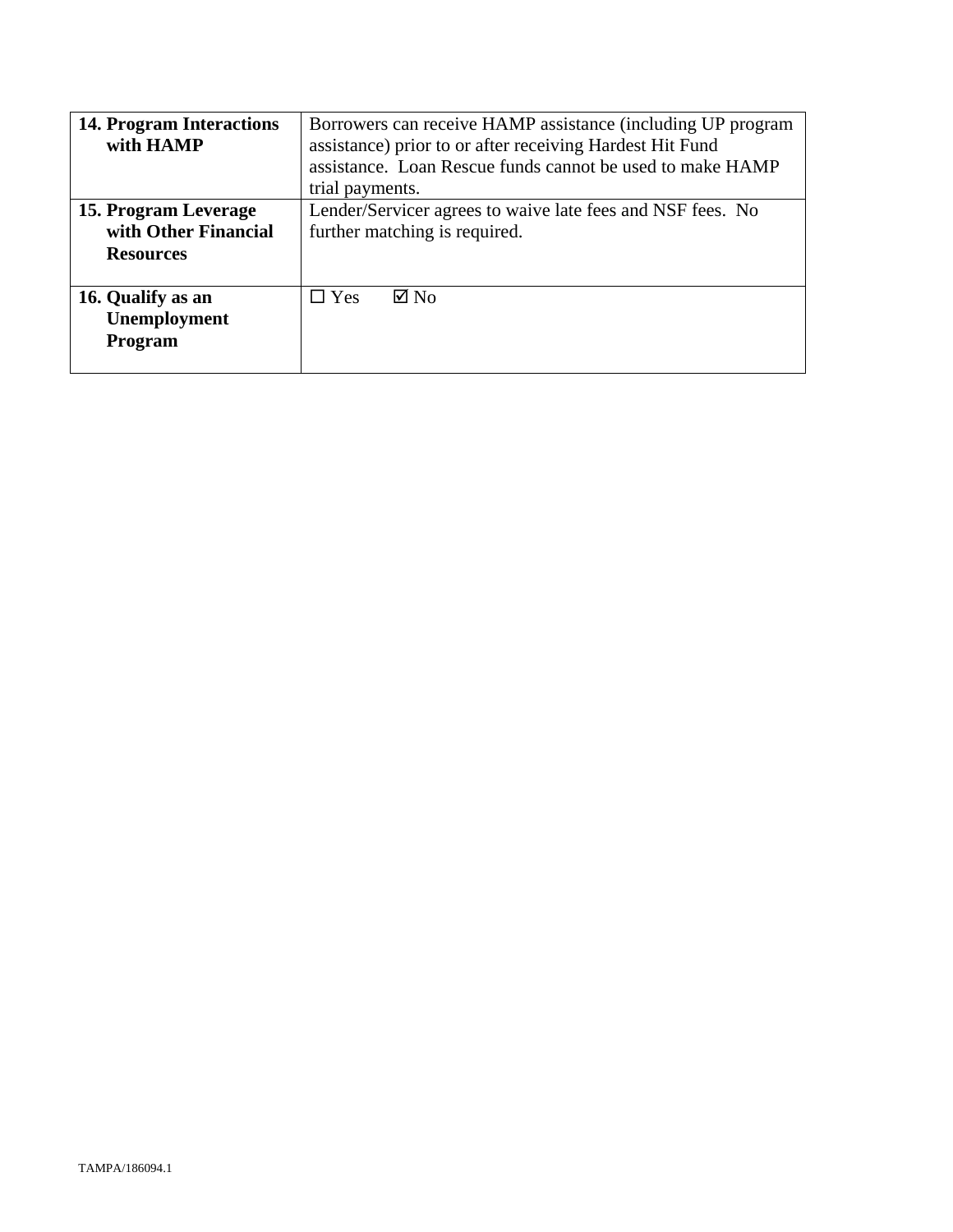## **SERVICE SCHEDULE B-3**

# **Michigan State Housing Development Authority**

# **UNEMPLOYMENT MORTGAGE SUBSIDY PROGRAM Summary Guidelines**

| (MSHDA), through its Unemployment Mortgage Subsidy<br>Program, is partnering with financial institutions to directly<br>provide funds to subsidize an eligible borrower's current or<br>modified mortgage payment.<br>This Program will assist the borrower in retaining<br>homeownership by subsidizing 100% or \$1,500 (whichever is<br>less) of the first mortgage payment due after the borrower is |
|---------------------------------------------------------------------------------------------------------------------------------------------------------------------------------------------------------------------------------------------------------------------------------------------------------------------------------------------------------------------------------------------------------|
|                                                                                                                                                                                                                                                                                                                                                                                                         |
|                                                                                                                                                                                                                                                                                                                                                                                                         |
|                                                                                                                                                                                                                                                                                                                                                                                                         |
|                                                                                                                                                                                                                                                                                                                                                                                                         |
|                                                                                                                                                                                                                                                                                                                                                                                                         |
|                                                                                                                                                                                                                                                                                                                                                                                                         |
|                                                                                                                                                                                                                                                                                                                                                                                                         |
|                                                                                                                                                                                                                                                                                                                                                                                                         |
| approved for the program, and 50% or \$750 (whichever is less)                                                                                                                                                                                                                                                                                                                                          |
| of the subsequent 11 mortgage payments, provided the borrower                                                                                                                                                                                                                                                                                                                                           |
| remains eligible. The assistance will not exceed a total of 12                                                                                                                                                                                                                                                                                                                                          |
| consecutive months or \$9,750. Borrowers will be responsible                                                                                                                                                                                                                                                                                                                                            |
| for the unsubsidized portion of their monthly payment, which                                                                                                                                                                                                                                                                                                                                            |
| will be collected by MSHDA's special sub-servicer and sent to                                                                                                                                                                                                                                                                                                                                           |
| MSHDA; MSHDA will always remit the full mortgage payment                                                                                                                                                                                                                                                                                                                                                |
| directly to the lender or servicer. Servicer agrees to apply the                                                                                                                                                                                                                                                                                                                                        |
| funds towards PITI and not Homeowner or Condominium                                                                                                                                                                                                                                                                                                                                                     |
| Association (HOA) fees unless such payments have been                                                                                                                                                                                                                                                                                                                                                   |
| escrowed and are included in the monthly mortgage payment.                                                                                                                                                                                                                                                                                                                                              |
| Borrowers will also be eligible for up to \$3,000 in assistance to                                                                                                                                                                                                                                                                                                                                      |
| correct a mortgage delinquency that accumulated during a                                                                                                                                                                                                                                                                                                                                                |
| period of unemployment prior to receiving monthly mortgage                                                                                                                                                                                                                                                                                                                                              |
| assistance. The up to \$3,000 in reinstatement funds will be                                                                                                                                                                                                                                                                                                                                            |
| funded after the homeowner successfully completes the terms of                                                                                                                                                                                                                                                                                                                                          |
| the monthly subsidized Unemployment Mortgage program.                                                                                                                                                                                                                                                                                                                                                   |
| <b>Program Goals</b><br>Provide mortgage payment assistance to Michigan unemployed<br>2.                                                                                                                                                                                                                                                                                                                |
| residents, helping them remain successful with homeownership.                                                                                                                                                                                                                                                                                                                                           |
| <b>Target Population /</b><br>The Authority does not anticipate targeting this assistance on a<br>3.                                                                                                                                                                                                                                                                                                    |
| geographic basis, nor have we anticipated specific hard income<br><b>Areas</b>                                                                                                                                                                                                                                                                                                                          |
| limits. However, in practical terms this program will most                                                                                                                                                                                                                                                                                                                                              |
| likely assist working and middle-income families.                                                                                                                                                                                                                                                                                                                                                       |
| 4.<br><b>Program Allocation</b><br>\$313,874,464.00                                                                                                                                                                                                                                                                                                                                                     |
| (Excluding                                                                                                                                                                                                                                                                                                                                                                                              |
| <b>Administrative</b>                                                                                                                                                                                                                                                                                                                                                                                   |
| <b>Expenses</b> )                                                                                                                                                                                                                                                                                                                                                                                       |
|                                                                                                                                                                                                                                                                                                                                                                                                         |
| <b>Borrower Eligibility</b><br>Homeowners who have lost their job and are receiving Michigan<br>5.                                                                                                                                                                                                                                                                                                      |
| unemployment benefits will apply for assistance through the                                                                                                                                                                                                                                                                                                                                             |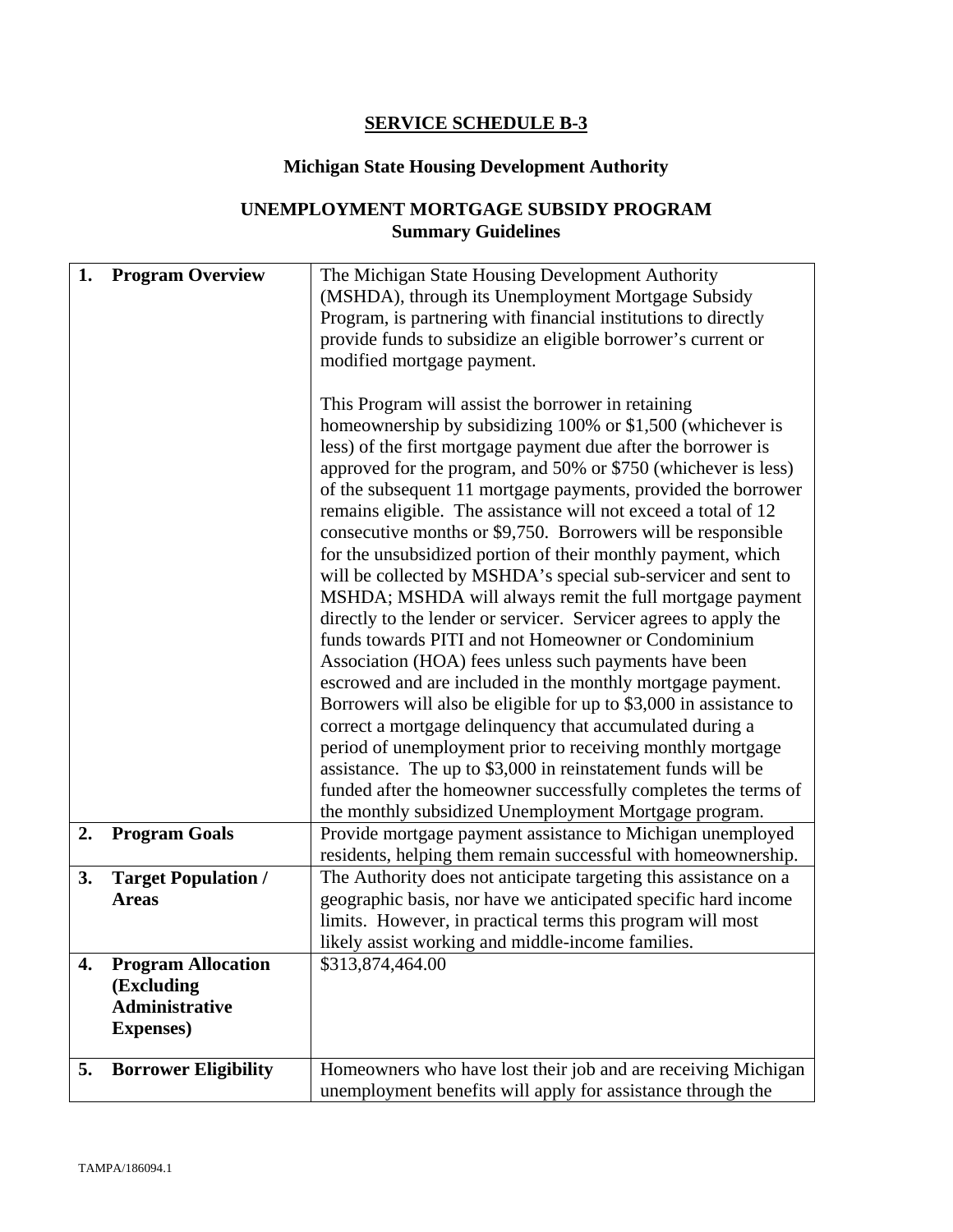|    | <b>Criteria</b>                | Portal. Homeowners will be required to provide a financial                                                              |
|----|--------------------------------|-------------------------------------------------------------------------------------------------------------------------|
|    |                                | hardship affidavit. The Portal operation staff will determine                                                           |
|    |                                | borrower's eligibility for assistance according to program                                                              |
|    |                                | guidelines;                                                                                                             |
|    |                                | Property must be owner occupied and located in the                                                                      |
|    |                                | state of Michigan.                                                                                                      |
|    |                                | Qualifying ratio (gross household income to PITI                                                                        |
|    |                                | payments) of 45% or higher on a case by case basis.                                                                     |
|    |                                | Liquid cash reserves cannot exceed 6 months PITI;                                                                       |
|    |                                | case by case exceptions granted pursuant to program                                                                     |
|    |                                | guidelines.                                                                                                             |
|    |                                | Receipt of Michigan Unemployment Benefits.                                                                              |
|    |                                | Ratios are calculated considering current household income                                                              |
|    |                                | which includes unemployment compensation. MSHDA will                                                                    |
|    |                                | communicate approval to the Servicer via Portal process. Funds<br>will be available on a first come, first serve basis. |
| 6. | <b>Property / Loan</b>         | Owner-occupied, primary residence, located in the state of                                                              |
|    | <b>Eligibility Criteria</b>    | Michigan. Include single family, one-unit properties, attached                                                          |
|    |                                | or detached condominiums, single or double-wide manufactured                                                            |
|    |                                | homes on a permanent foundation that are taxed as real estate.                                                          |
|    |                                | Unemployed homeowner must be obligated on original Note.                                                                |
|    |                                | Existing mortgage loan balance must be equal to or less than                                                            |
|    |                                | \$729,750.                                                                                                              |
|    |                                |                                                                                                                         |
| 7. | <b>Program Exclusions</b>      | Second homes, investment property, multi-unit properties.                                                               |
|    |                                | Homeowners with liquid assets exceeding 6 months PITI.                                                                  |
|    |                                | Homeowners not receiving Michigan unemployment benefits.                                                                |
| 8. | <b>Structure of Assistance</b> | Homeowners receiving award will execute a subordinate                                                                   |
|    |                                | mortgage secured by a lien against the property, and a note in                                                          |
|    |                                | favor of the Eligible Entity. Loan will be 0%, non-recourse,                                                            |
|    |                                | non-amortizing, forgivable over a 5 year term at 20% per year,                                                          |
|    |                                | which will be due on sale or transfer of the property (if sufficient                                                    |
|    |                                | equity proceeds are available from the sale). In the event the                                                          |
|    |                                | property ceases to be the principal residence of the homeowner                                                          |
|    |                                | for other reasons, or if the mortgagor repays in full any                                                               |
|    |                                | mortgage loan encumbering the property, the loan will be                                                                |
|    |                                | forgiven. Repayment of funds will be re-invested back into new                                                          |
|    |                                | homeowner awards until December 31, 2017; thereafter all                                                                |
|    |                                | remaining and repaid funds will be returned to Treasury.                                                                |
|    |                                | Mortgage will be recorded through public records and ongoing                                                            |
|    |                                | monitoring, repayments and discharges will be conducted by<br>MSHDA and Servicer.                                       |
| 9. | <b>Per Household</b>           |                                                                                                                         |
|    | <b>Assistance</b>              | \$12,750 maximum per household.                                                                                         |
|    |                                |                                                                                                                         |
|    | 10. Duration of Assistance     | Subsidy ceases two months after borrower returns to work;                                                               |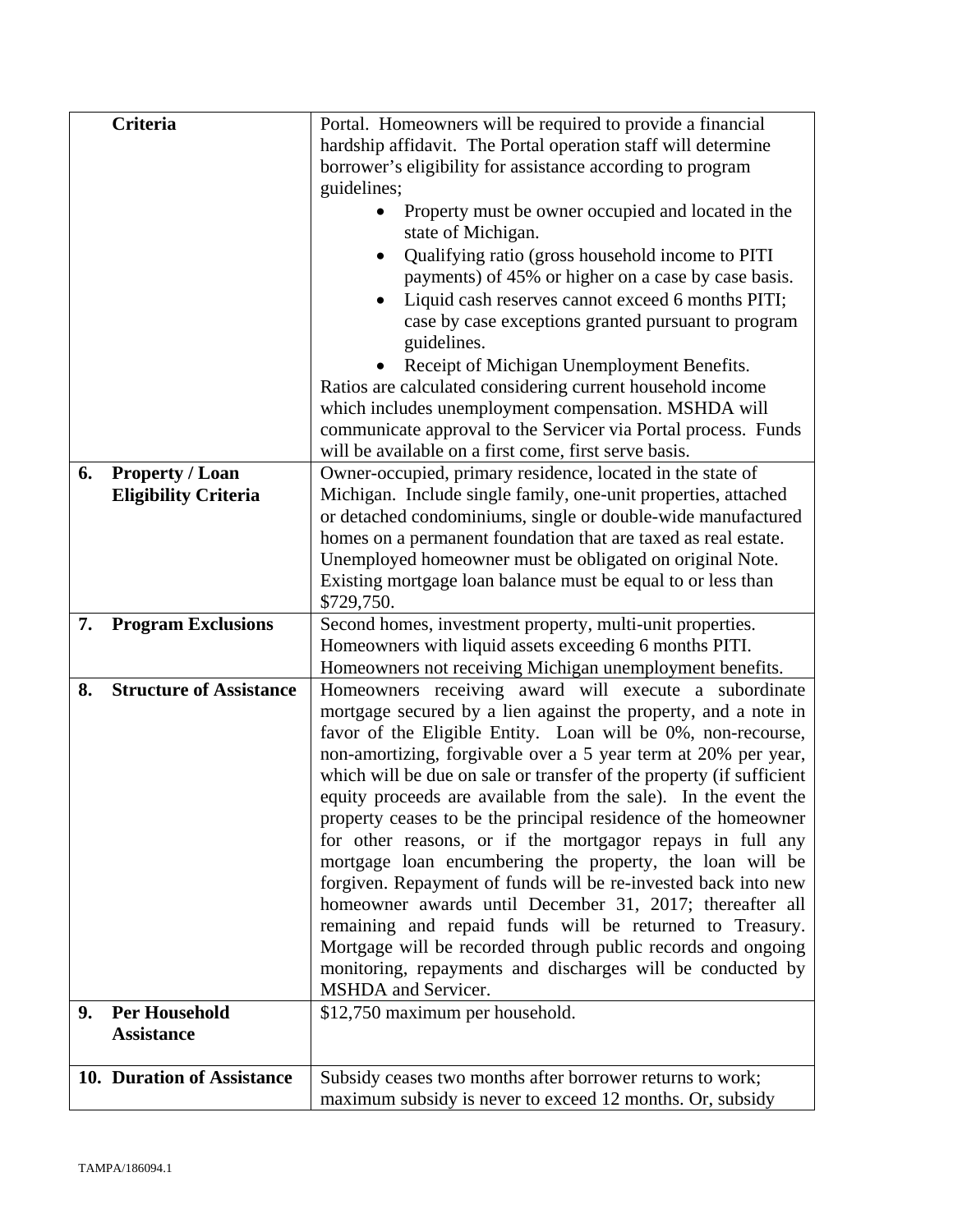|                                                                         | ceases immediately if homeowner fails to pay their portion of<br>the payment.                                                                                                                                          |
|-------------------------------------------------------------------------|------------------------------------------------------------------------------------------------------------------------------------------------------------------------------------------------------------------------|
| 11. Estimated Number of<br>Participating<br><b>Households</b>           | Based upon maximum program funding of \$12,750 per<br>household, 24,617 households may be assisted.                                                                                                                    |
| 12. Program Inception /<br><b>Duration</b>                              | Program was rolled out July 12, 2010. Program is projected to<br>last up to three years; however, based on the overwhelming<br>need, funds allocated to this Program will likely be exhausted<br>second quarter, 2013. |
| 13. Program Interactions<br>with Other HFA<br><b>Programs</b>           | MSHDA owned and serviced loans are eligible for this program.<br>Homeowner will be eligible for only one HHF program.                                                                                                  |
| 14. Program Interactions<br>with HAMP                                   | Borrowers can receive HAMP assistance (including UP program<br>assistance) prior to or after receiving Hardest Hit Fund<br>assistance.                                                                                 |
| 15. Program Leverage with<br><b>Other Financial</b><br><b>Resources</b> | Lender/Servicer agrees to waive late fees and NSF fees. No<br>further matching is required.                                                                                                                            |
| 16. Qualify as an<br>Unemployment<br>Program                            | $\overline{\mathsf{Y}}$ Yes<br>$\square$ No                                                                                                                                                                            |